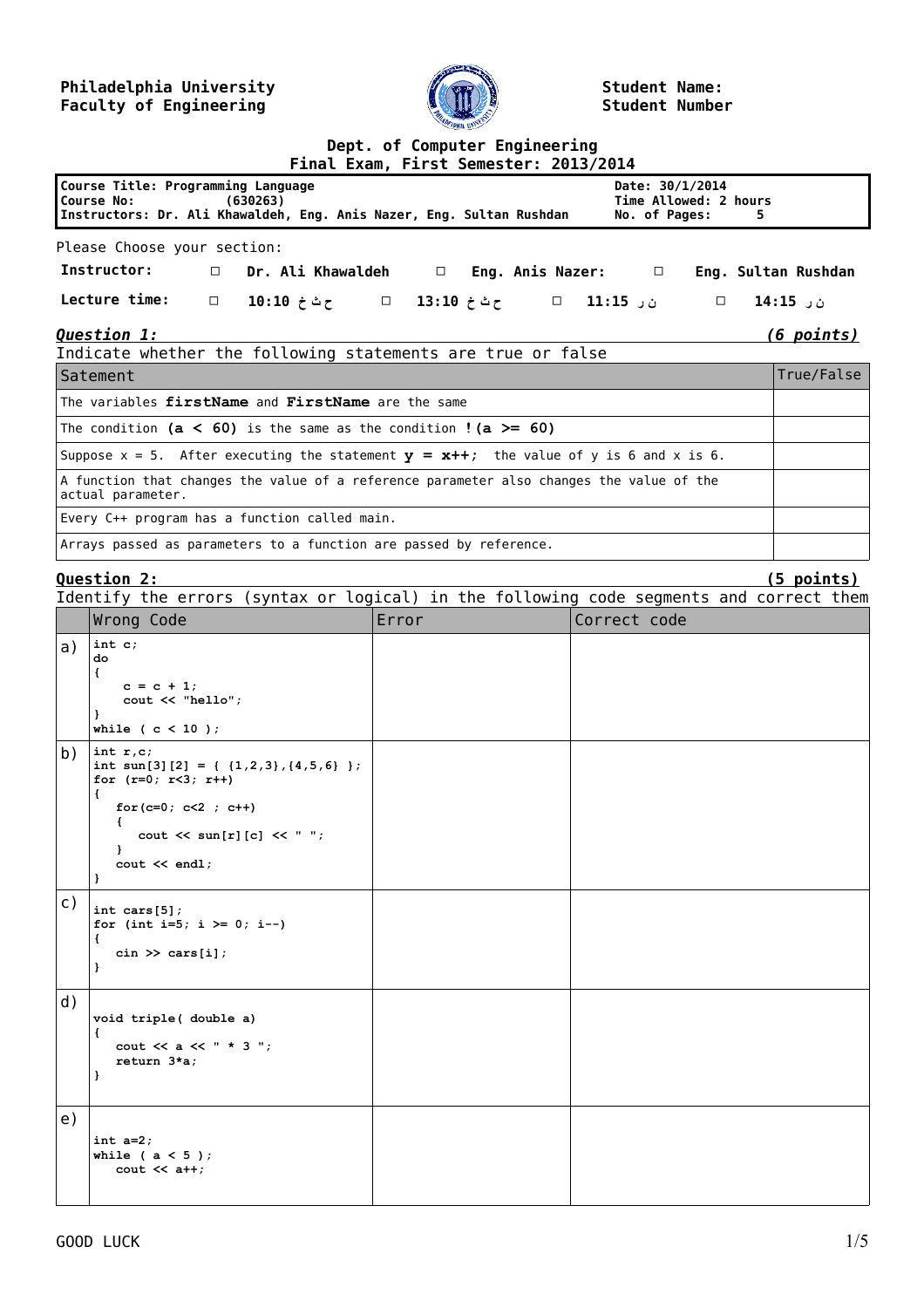| <u>Question 3:</u> | <u>(5 points)</u>                                                                                                 |      |  |  |  |  |
|--------------------|-------------------------------------------------------------------------------------------------------------------|------|--|--|--|--|
|                    | Write C++ statment(s) to perform the following:                                                                   |      |  |  |  |  |
|                    | Task                                                                                                              | Code |  |  |  |  |
| a)                 | Store your first name in an array                                                                                 |      |  |  |  |  |
| b)                 | exchange the contents of variables a and b                                                                        |      |  |  |  |  |
| $\mathsf{C}$ )     | store the following numbers in an array using a<br>loop:<br>2, 4, 8, 16, 32, 64, 128, 256, 512                    |      |  |  |  |  |
| d)                 | prototype of a function that takes two integers<br>and returns nothing                                            |      |  |  |  |  |
| e)                 | rewrite the code using a single if statement<br>if( $i < 20$ )<br>if $(x == 5)$<br>if $(y := 0)$<br>cout<<"Help"; |      |  |  |  |  |

## *Question 4: (4 points)*

Consider the following program to answer the questions below (assume all required libraries are included):

```
int main()
{
    int num1;
    int num2;
    cout << "Enter two integers: ";
    cin >> num1 >> num2;
    cout << endl;
    if (num1 != 0 && num2 != 0)
       cout << sqrt(num1 + num2) << endl;
    else if (num2 != 0)
       cout << pow(num2, num1) << endl;
    else if (num1 != 0)
       cout << num1 << endl;
    else
       cout << 0 << endl;
    return 0;
}
```
a) What is the output if the user enters 12, 4?

b) what is the output if the user enters 3 , 0 ?

c) what is the output if the user enters 0, 49 ?

d) what should be the input for the program to display 0 ?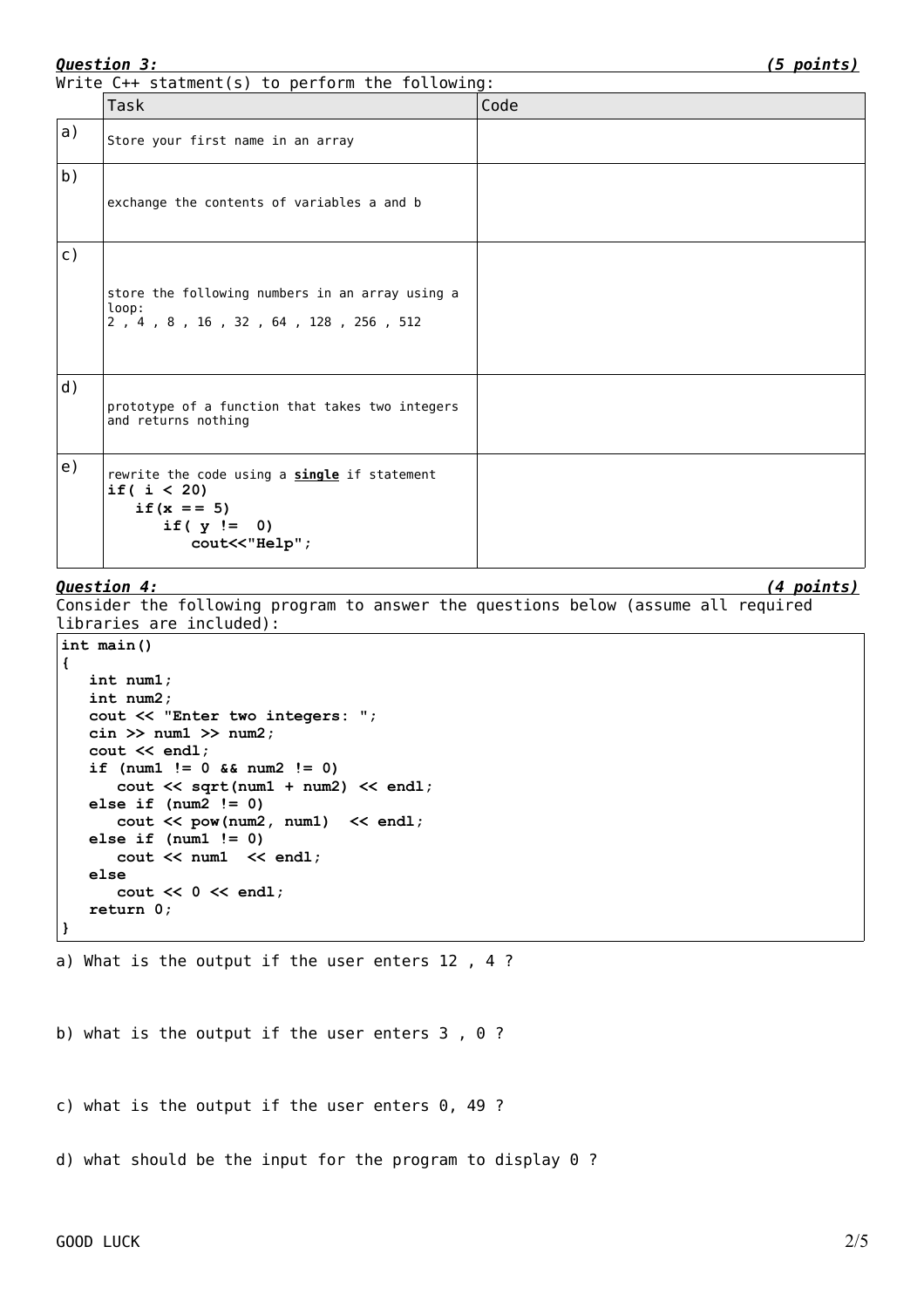what is the output of the following code segments?

|                | Code                                                                                                                                                                                                                                                                                                                    | Output |
|----------------|-------------------------------------------------------------------------------------------------------------------------------------------------------------------------------------------------------------------------------------------------------------------------------------------------------------------------|--------|
| a)             | cout $<<$ ( $(3 + 4) * 2 + 15 / 3$ );                                                                                                                                                                                                                                                                                   |        |
| b)             | int $a=0$ , $s=0$ ;<br>do {<br>if ( $a \tbinom{8}{5} = 1$ )<br>$s$ +=a;<br>else<br>$s--;$<br>$a+=3;$<br>}<br>while $(s \leq 11)$ ;<br>$\cot \lt \lt s$ ;                                                                                                                                                                |        |
| $\mathsf{C}$ ) | int $x = 1$ , $s = 0$ ;<br>while ( $x \le 45$ ) {<br>$s$ += 3;<br>$x++;$<br>$\mathbf{I}$<br>$\cot \leftarrow s$ ;                                                                                                                                                                                                       |        |
| d)             | void A()<br>int $c = 13$ ;<br>int main() $\{$<br>A();<br>A();<br>$c = c * 2;$<br>cout << c << endl;<br>$return 0;$ }<br>void A()<br>$c = c + 2;$<br>€                                                                                                                                                                   |        |
| e)             | char $c = 'd';$<br>switch( $c$ ) {<br>case 'c' : cout $\lt\lt$ 'a';<br>case 'd' : cout << 'b';<br>case 'e' : cout $\lt\lt'$ 'c';<br>$\mathbf{r}$                                                                                                                                                                        |        |
| f)             | int temp $[5]$ ;<br>for (int i = 0; i < 5; i++)<br>temp[i] = $2 * i - 3;$ }<br>$\left\{ \quad \right.$<br>$temp[0] = temp[4];$<br>$temp[4] = temp[1];$<br>$temp[2] = temp[3] + temp[0];$<br>for (int i = 0; i < 5; i++)<br>€<br>cout $\lt\lt$ temp[i] $\lt\lt$ " ";<br>$\overline{1}$<br>$\text{cut} \ll \text{endl}$ ; |        |
| g)             | int AR[4][7], $r, c;$<br>for ( $r = 0$ ; $r < 4$ ; $r++$ ) {<br>for $(c = 0; c < 7; c++)$<br>$AR[r][c] = r + c + 1;$<br>}<br>$\text{cut} \ll \text{AR}[2][5];$                                                                                                                                                          |        |
| h)             | int done(int $x$ ) {<br>return $3*x;$<br>-1<br>$int \text{ gone}(\text{int } x)$ {<br>return $2 *$ done $(x+1)$ ;<br>}<br>int main() $\{$<br>$\text{cut} \ll \text{gone} (5)$ ;<br>return 0;<br>$\mathbf{r}$                                                                                                            |        |
| $\mathbf{i}$ ) | int soa( int $b[]$ , int size ) {<br>if ( $size == 1$ )<br>return $b[0]$ ;<br>else<br>return $b[ size - 1 ] + soa( b, size - 1 )$ ;<br>ł<br>int main() $\{$<br>int a[ $6$ ] = { 1, 2, 3, 4, 5, 6 };<br>cout $\lt\lt$ soa(a, 6);<br>return 0;                                                                            |        |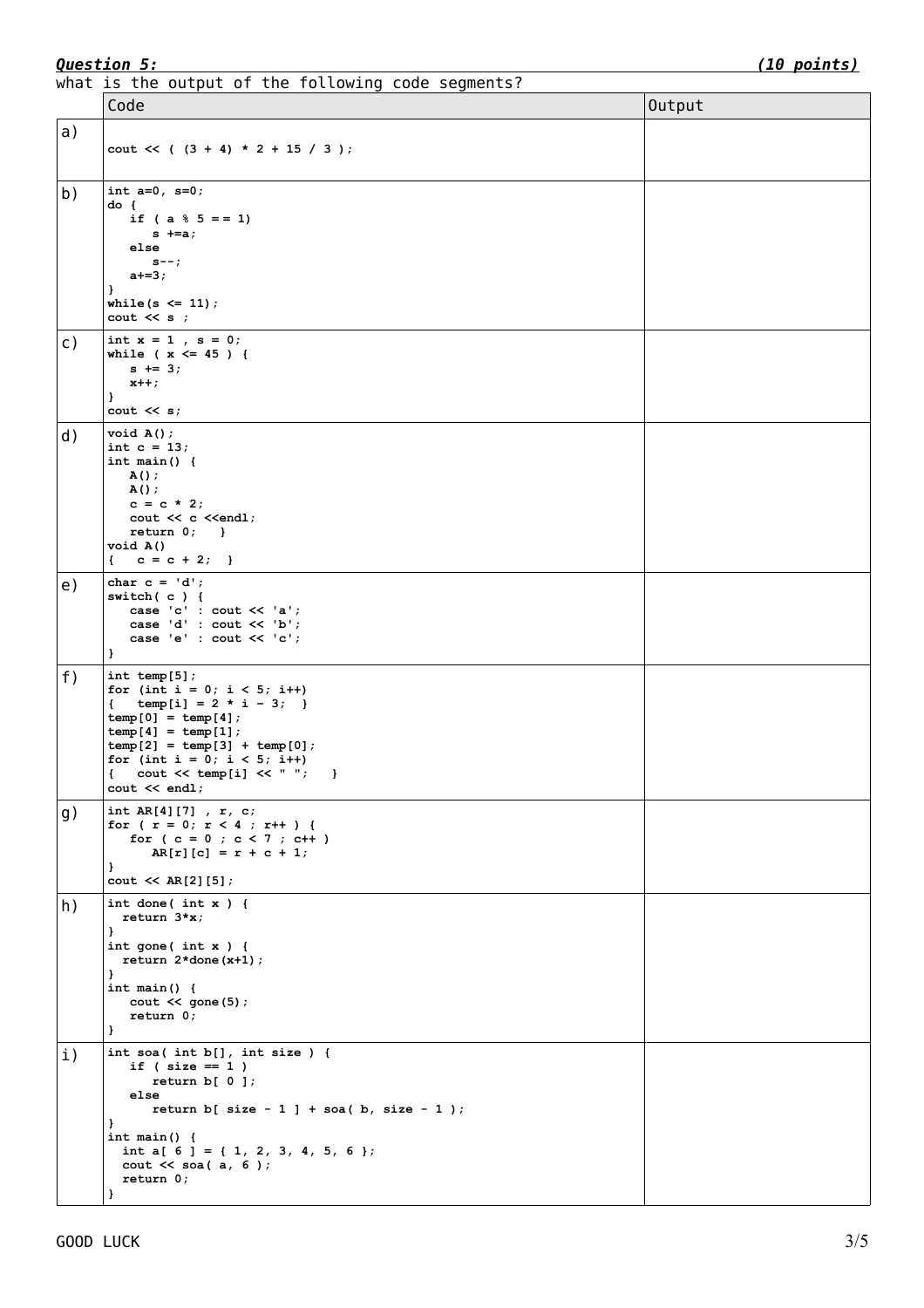```
j) \begin{array}{|l|} \n\text{int } t = 0, \text{ i } = 0; \\
\text{int } S[10] = \{-1, 2, 8, -3, -5, 7, 3, 4, -2, 6\};\n\end{array}for ( i = 1; i < 9 ; i+=2 )
            t := S[i];cout << t;
```
## **Question 6: (4 points)**

Write a **function** that takes three parameters:

- 1) an array of integers,
- 2) the size of the array,
- 3) an integer value.

The function returns the number of times the value is found in the array.